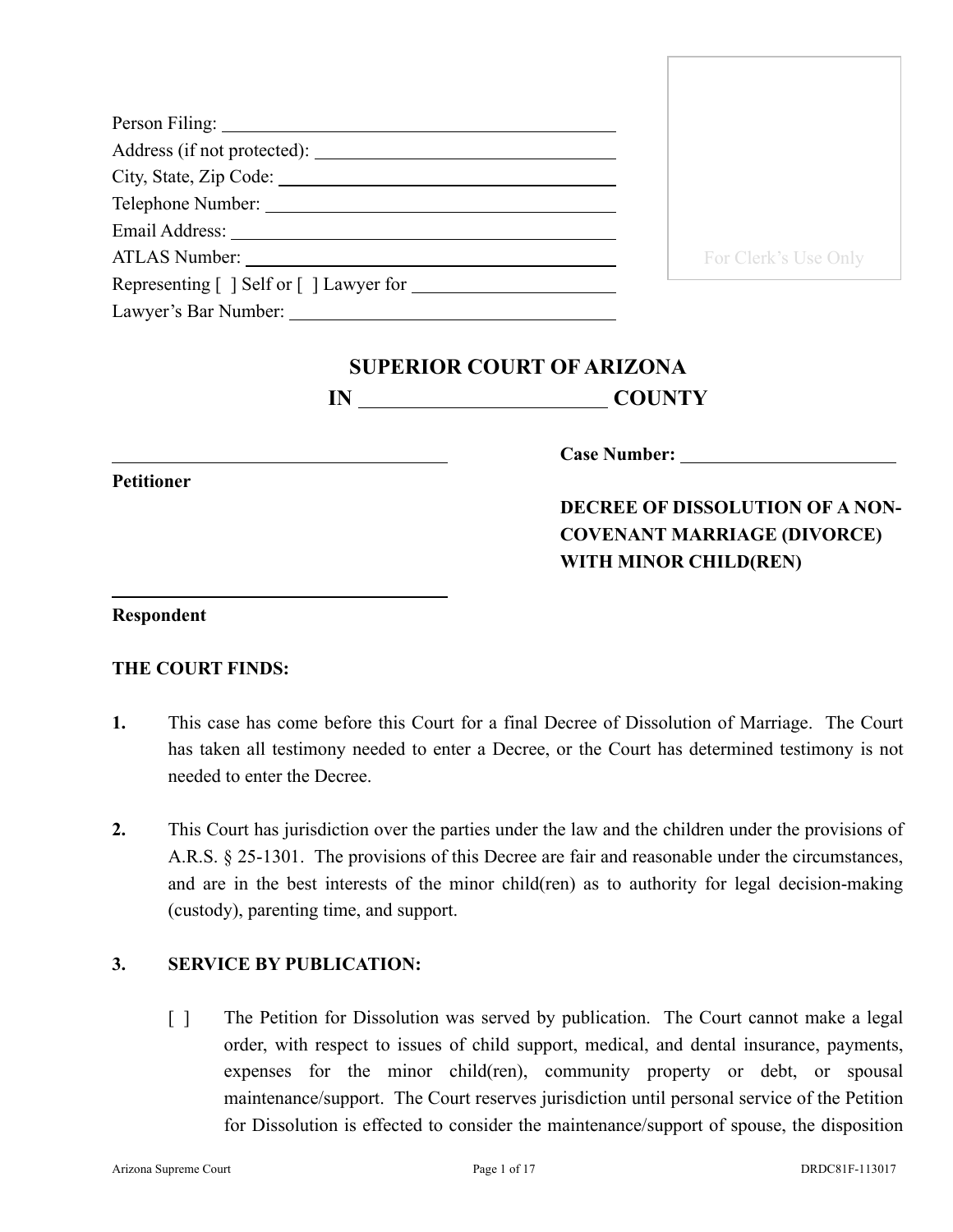of community property or debts, child support, and any other relief requested in the Petition or orders deemed necessary by the Court.

- **4. 90 Day Requirement:** At the time this action was filed, one or both parties had lived in, or been stationed in Arizona while a member of the United States Armed Forces, for more than 90 days.
- **5. Conciliation and Covenant Marriage:** The provisions of A.R.S. §25-381.09 relating to Conciliation Court either do not apply or have been met. This marriage is not a covenant marriage.
- **6. Irretrievably Broken:** The marriage is irretrievably broken.
- **7. Issues of Minor Children, Child Support and Spousal Maintenance, Division of Property, and Debt:** Where it has the legal power and where it is applicable to the facts of this case, this Court has considered, approved, and made Orders relating to issues of legal decision-making (custody), parenting time, child support, spousal maintenance (alimony), and the division of property and/or debts.

#### **8. THIS ORDER APPLIES TO THE FOLLOWING CHILD(REN):**

| <b>Name</b> | Date of Birth |
|-------------|---------------|
|             |               |
|             |               |

[ ] Same information for additional children listed on attached page made part of this document by reference.

#### **9. Pregnancy and Paternity:**

- [ ] Petitioner **is not** pregnant**, OR**
- [ ] Petitioner **is** pregnant, and **Respondent** [ ] **IS OR** [ ] **IS NOT** a parent of the child.
- [ ] Responden**t is not** pregnant**, OR**
- [ ] Respondent **is pregnant** and **Petitioner** [ ] **IS OR** [ ] **IS NOT** a parent of the child.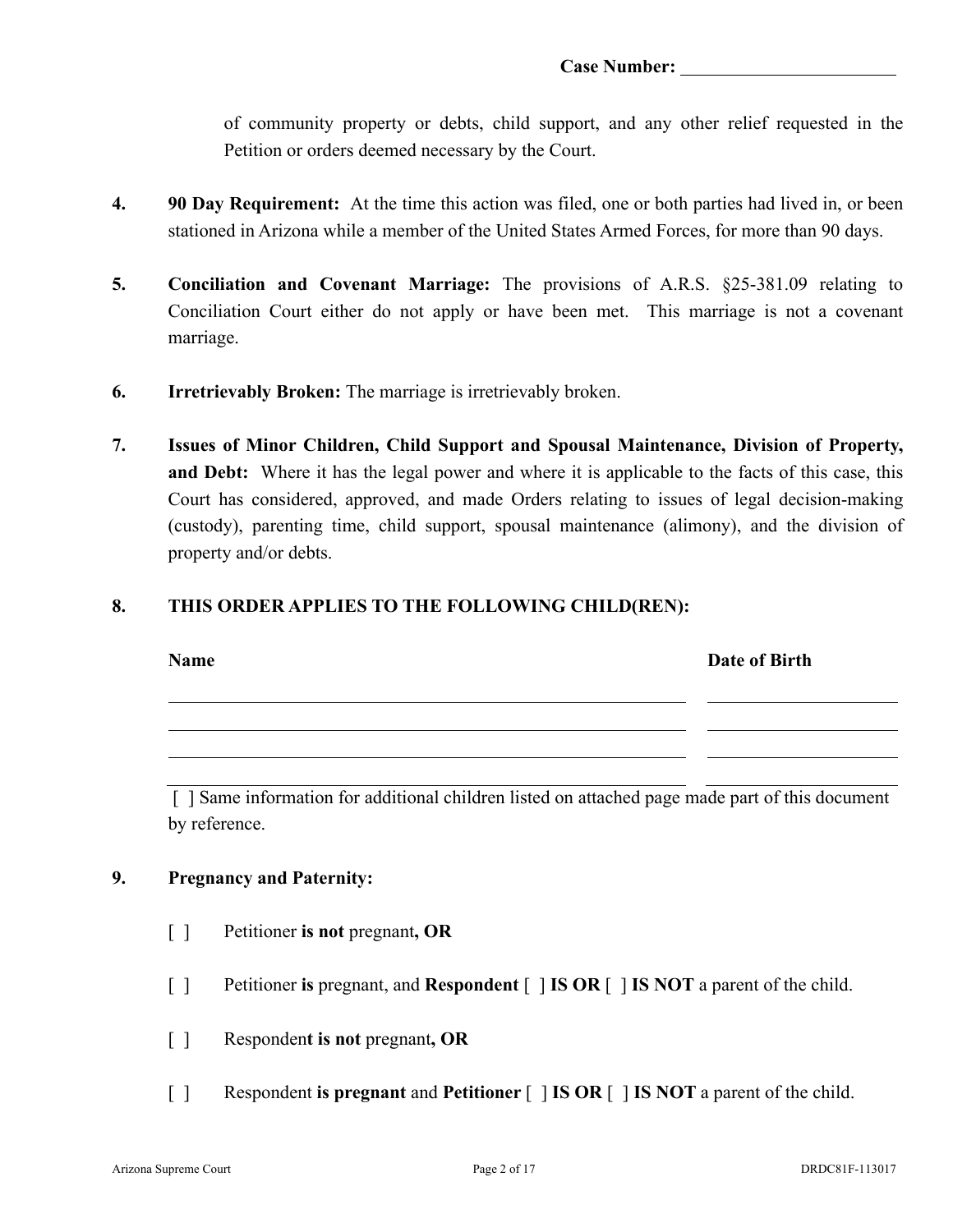[ ] Petitioner and Respondent are the legal parents of the following child(ren) born to the parties *before* the marriage:

| <b>Name</b> | Date of Birth |
|-------------|---------------|
|             |               |
|             |               |
|             |               |

- **10. Spousal Maintenance / Support:**
	- [ ] [ ] **Petitioner** OR [ ] **Respondent** lacks enough property, including property given to him or her as part of this divorce, to provide for his or her reasonable needs, and is unable to support himself or herself through an appropriate job, or he or she is providing the primary care to a child(ren) of young age or is of a condition that they should not be required to look for work outside the home, or lacks earning ability necessary to support himself or herself, or contributed significantly to the educational opportunities of the other spouse, or had a marriage that lasted a long time and is of an age that may severely limit the possibility of getting a job to support himself or herself.

#### **11. Parent Information/Education Program:**

**a. Petitioner** [ ] **has** attended the Parent Information/Education Program as evidenced by the *"Certificate of Completion"* in the Court file. **OR**

**Petitioner** [ ] **has not** attended the Parent Information/Education Program and [ ] **shall be denied** any requested relief to enforce or modify this decree until Petitioner has completed the class.

**b. Respondent**  $\lceil \cdot \rceil$  **has** attended the Parent Information/Education Program as evidenced by the *"Certificate of Completion"* in the Court file.

**OR**

**Respondent** [ ] **has not attended** the Parent Information/Education Program and [ ] **shall be denied** any requested relief to enforce or modify this decree until Respondent has completed the class.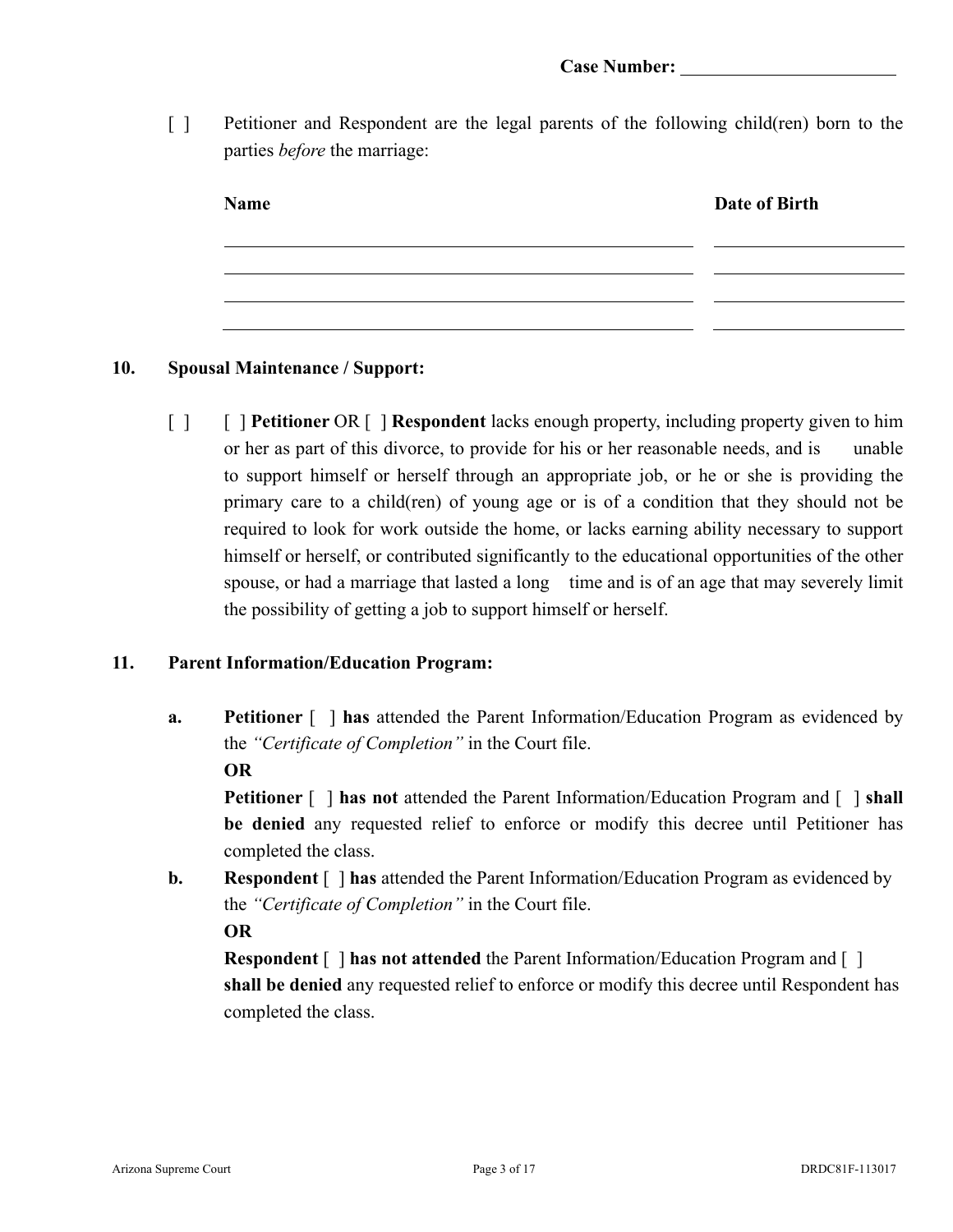- **12. Domestic Violence**: If the Court enters an order for joint legal decision-making (custody) for the minor child(ren), check box "a" or box "b" and explain.
	- **a.** [ ] Domestic violence **has not** occurred during this marriage, **OR**
	- **b.** [ ] Domestic violence **has** occurred**,** but
		- [] it was **mutual** (committed by both parties), (see A.R.S. §25-43.03(D).
		- [ ] it is otherwise **still in the best interests of the minor child(ren)** to grant joint or sole legal decision-making (joint or sole custody) to a party who has committed domestic violence because:

#### **13. Drug or Alcohol Conviction Within Last Twelve Months:**

- [ ] **Petitioner** has been convicted of driving under the influence of alcohol or drugs, or was convicted of any drug offense within 12 months of filing the request for legal decisionmaking (custody).
- [ ] **Respondent** has been convicted of driving under the influence of alcohol or drugs, or was convicted of any drug offense within 12 months of filing the request for legal decisionmaking (custody).
- [ ] The legal decision-making (custody) and/or parenting time arrangement ordered by this Court **appropriately protects the minor child(ren).**
- **14. CHILD SUPPORT:** The court finds that Petitioner and Respondent owe a duty to support the child(ren) listed above.
- **15. CHILD SUPPORT GUIDELINES:** The required financial factors and any discretionary adjustment pursuant to the Arizona Child Support Guidelines are as set forth in the Parent's Worksheet for Child Support attached hereto and incorporated by reference.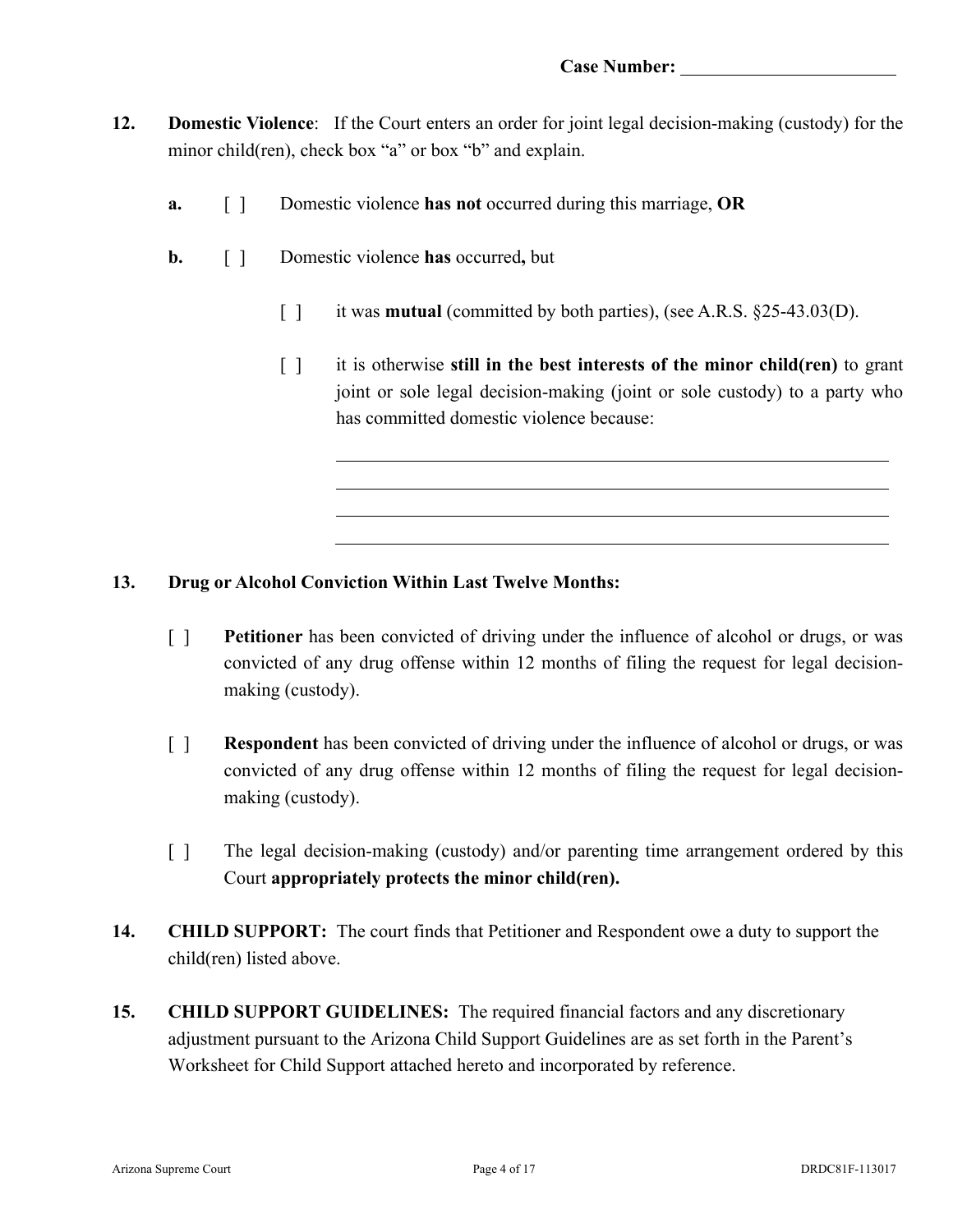- **16. Legal Decision-Making Authority (Custody) for Minor Child(ren**): (Check/complete only if legal decision-making authority (custody) is contested or joint legal decision-making (custody) is ordered.)
	- [ ] The legal decision-making authority (custody) order or agreement is in the best interests of the minor child(ren) for the following reasons: (List the reasons.)

- **17. Supervised or No Parenting Time:** (Check and complete if applicable.) (Check and complete only if supervised parenting time or no parenting time is ordered.)
	- [ ] Supervised Parenting Time between the minor children and [ ] **Petitioner** OR [ ] **Respondent.**

**OR**

[ ] **No Parenting Time** by **[ ] Petitioner** OR **[ ] Respondent**, is in the best interests of the minor child(ren), for the following reasons: (Explain the reasons)

## **18. Community Property and Debt:**

- [ ] The parties **did not** acquire any community property or debt during the marriage,
- **OR**
- [ ] **There IS an agreement** as to division of community property and debt; all community property and debt is divided pursuant to this Decree.
- [ ] **There is NO agreement** as to division of community property and debt, but all community property and debt is divided pursuant to this Decree*.*

#### **19. Separate Property and Debt:**

- [] The parties **did not** acquire any separate property or debt during the marriage,
- **OR**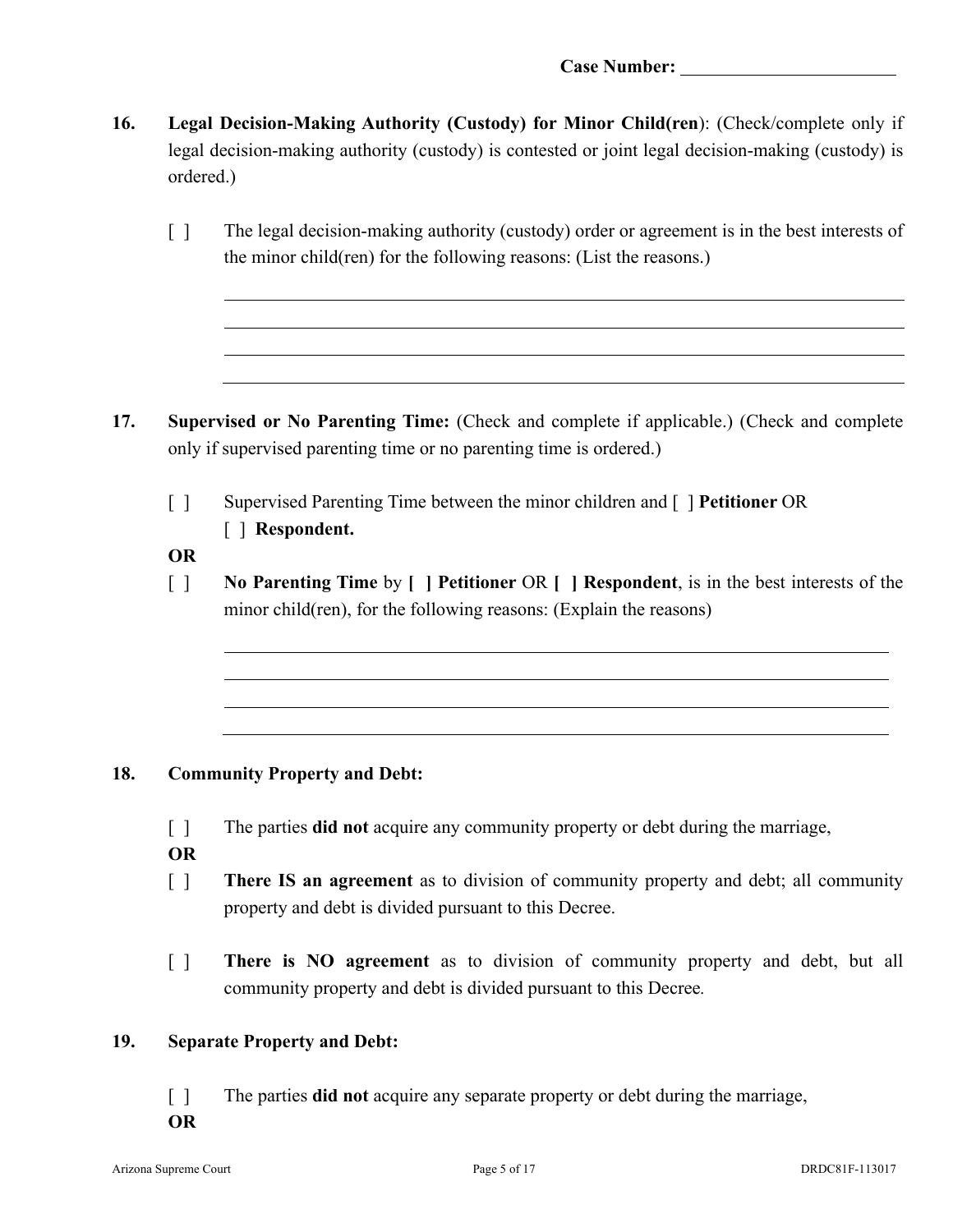- [ ] **There IS an agreement** as to division of separate property and debt; all separate property and debt is divided pursuant to this Decree.
- [ ] **There is NO agreement** as to division of separate property and debt, but all separate property and debt is divided pursuant to this Decree.

#### **THE COURT ORDERS:**

**A. MARRIAGE IS DISSOLVED:** The marriage of the parties is dissolved and the parties are restored to the legal status of single persons.

#### **B. NAME RESTORATION:**

[ ] The name of [ ] **Petitioner** or [ ] **Respondent**, whose complete married name is:

**Is restored to: (**List the complete legal name or maiden name as before this marriage)

#### **C. ENFORCEMENT OF TEMPORARY ORDERS:**

[ ] All obligations ordered to be paid by the parties in Temporary Orders dated (fill in dates of ALL temporary orders here)

```
are satisfied in full
```
#### **OR**

[ ] **judgment is awarded** against the party with the obligation up to the amount due and owing as of the date of this Decree, with the highest legal interest allowed by law, for the total amount of  $\frac{\sqrt{2}}{2}$  .

#### **D. PREGNANCY AND PATERNITY**

 $\overline{\phantom{a}}$  . The set of the set of the set of the set of the set of the set of the set of the set of the set of the set of the set of the set of the set of the set of the set of the set of the set of the set of the set o

[ ] A child who is common to the parties **is expected** to be born this date: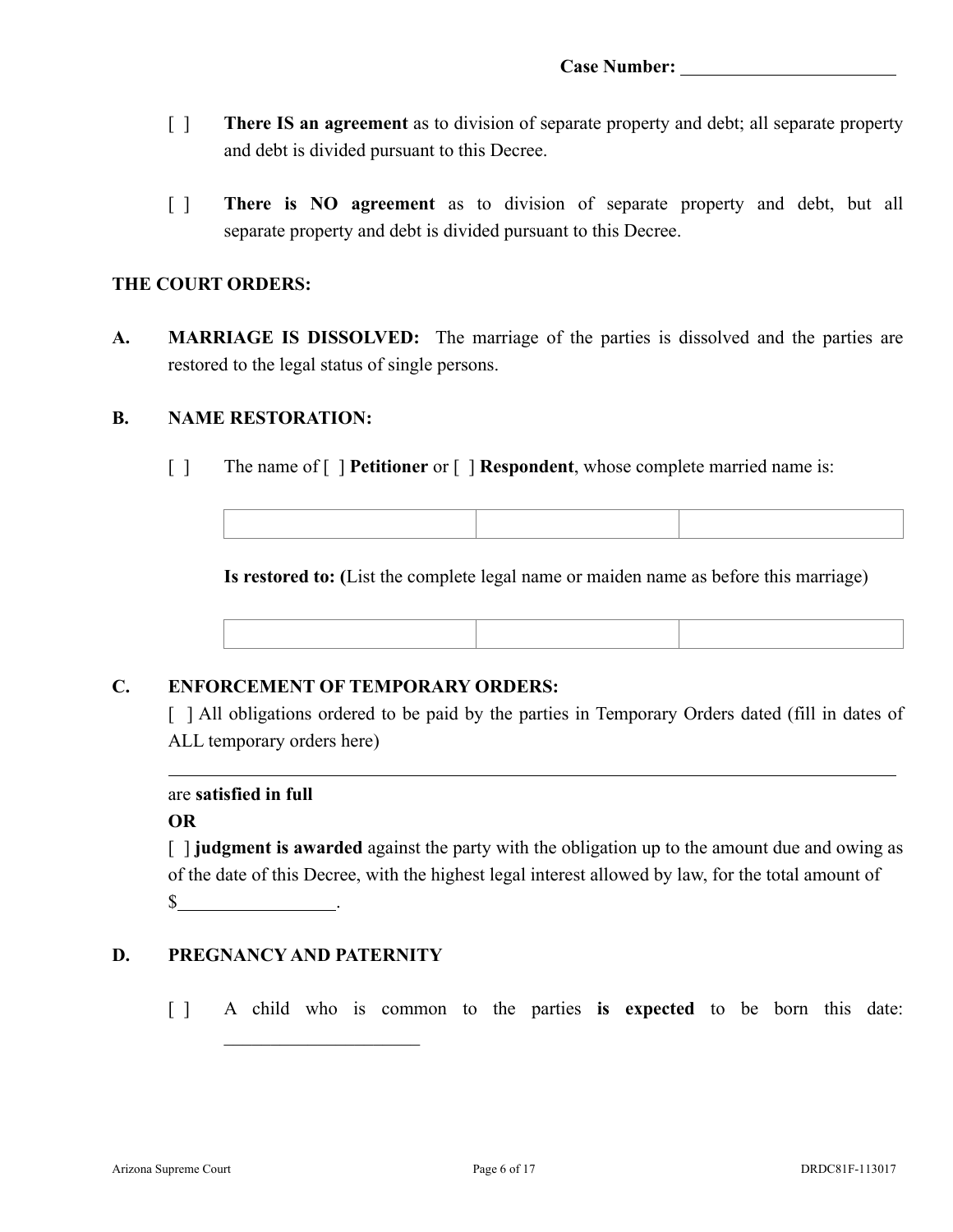The orders below as to legal decision making (custody), parenting time, child support, and medical insurance/expenses **do not include** this child; the Court reserves jurisdiction to address these issues regarding this child when the child is born.

**1. CHILDREN:** This Decree includes all minor children common to the parties as follows:

| <b>Names of Children</b> | <b>Dates of Birth</b><br>(Month/Day/Yr) |  |  |
|--------------------------|-----------------------------------------|--|--|
|                          |                                         |  |  |
|                          |                                         |  |  |

**2. [ ] PATERNITY:** Petitioner and Respondent are declared to be the parents of the minor children named below, born *before* the marriage:

| <b>Names of Children Born BEFORE the Marriage</b> | <b>Dates of Birth</b><br>(Month/Day/Yr) |
|---------------------------------------------------|-----------------------------------------|
|                                                   |                                         |
|                                                   |                                         |

- [ ] **FOR ANY ABOVE-NAMED MINOR CHILD BORN IN THE STATE OF ARIZONA, THE CLERK OF COURT SHALL FORWARD A COPY OF THIS ORDER TO THE OFFICE OF VITAL RECORDS, WHICH IS ORDERED TO AMEND THE BIRTH CERTIFICATE(S) AS FOLLOWS:**  (List full names of the party as appears on the party's Social Security card or other government issued official document and as should appear on the children's birth certificate(s))
	- **a. Add the name:** (List one name only)

as the parent on the above-named minor child(ren)'s birth certificate(s) if no name is already listed.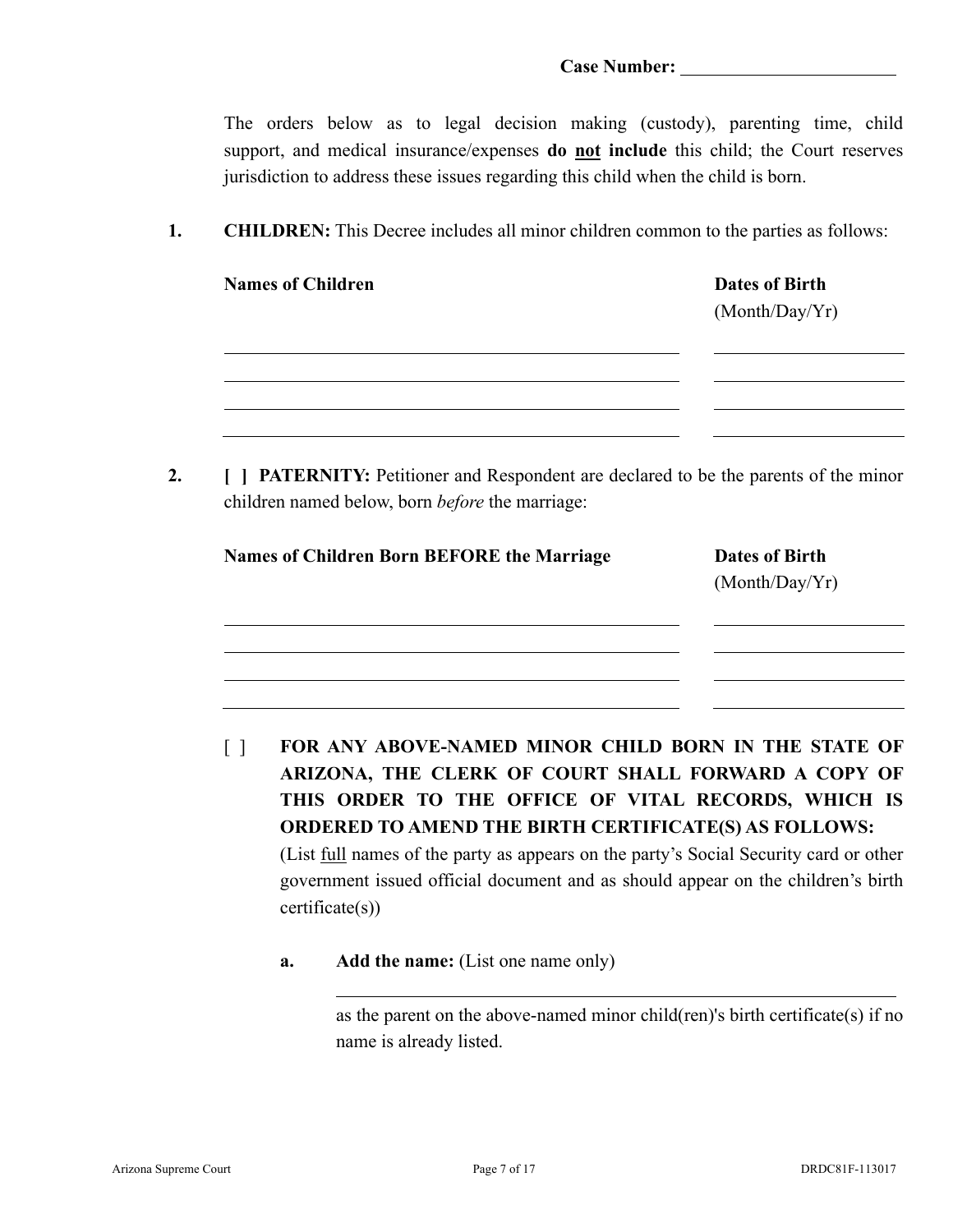**b. NAME CHANGE:** (Optional) The names of one or more of the minor children for whom paternity has been established above shall be changed as follows:

| <b>Current Legal Name</b> | <b>New Name</b> |
|---------------------------|-----------------|
|                           |                 |
|                           |                 |

#### **3. MINOR CHILD(REN) TO WHOM THIS DECREE DOES NOT APPLY:**

It is ordered that [ ] **Petitioner** OR [ ] **Respondent** has no legal obligation or right to the minor child(ren) born during the marriage but not common to the parties. These minor children include: (Use additional paper if necessary)

| <b>Names of Children</b> | <b>Dates of Birth</b> |
|--------------------------|-----------------------|
|                          | (Month/Day/Yr)        |
|                          |                       |
|                          |                       |
|                          |                       |
|                          |                       |
|                          |                       |

**Child expected to be born this date:** 

# **E. PRIMARY RESIDENCE, PARENTING TIME, and AUTHORITY FOR LEGAL DECISION-MAKING (CUSTODY)**

## **1. PRIMARY RESIDENCE:**

[ ] In accord with the Parenting Plan signed by both parties **NEITHER** parent's home is designated as the primary residence.

**OR**

[ ] Petitioner's home is the primary residence for following named child(ren):

[ ] Respondent's home is the primary residence for following named child(ren):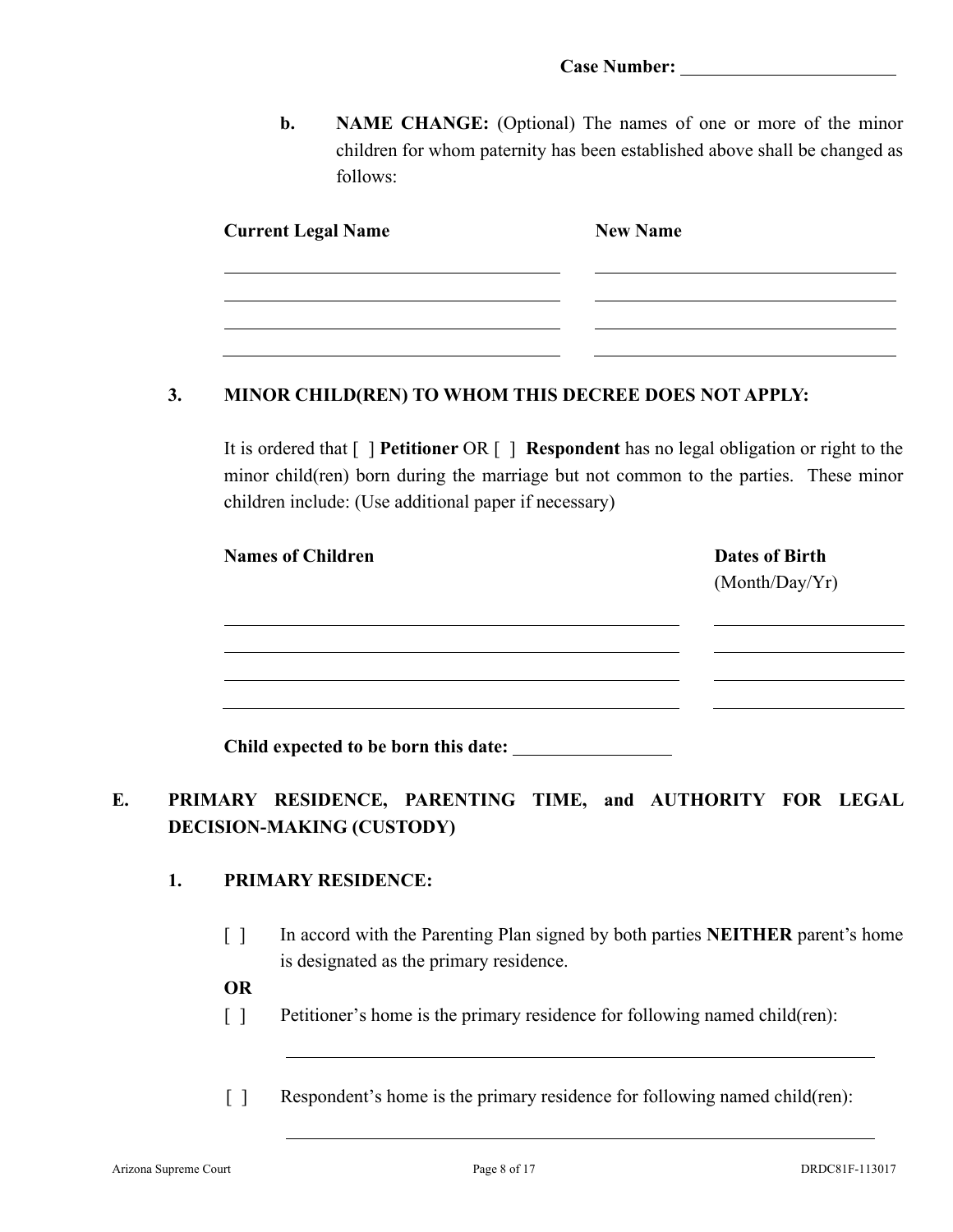## **SUBJECT TO PARENTING TIME AS FOLLOWS:**

## **2. PARENTING TIME:**

- [ ] **Reasonable parenting time rights** as described in the Parenting Plan attached as Exhibit B and made a part of this Decree. By attaching the Parenting Plan to this Order, the Parenting Plan becomes part of the final Order and carries the same legal weight as any other order of this Court.
- **OR**
- [ ] **NO PARENTING TIME RIGHTS** to [ ] **Petitioner** OR **[** ] **Respondent**.
- **OR**
- [ ] **SUPERVISED PARENTING TIME** to [ ] **Petitioner** OR **[** ] **Respondent**  according to the terms of the Parenting Plan attached as Exhibit B and made part of this Decree.

Parenting time may only take place in the presence of another person, named below or otherwise approved by the Court.

# **No Parenting Time or Supervised Parenting Time is in the best interests of the child(ren) because: (Explain.)**

(IF supervised) **Name of supervisor:** 

**The cost of supervised parenting time will be paid by the:** 

- [ ] The party being **supervised,** OR
- [ ] The party having **legal decision-making,** OR
- [ ] **Shared equally** by the parties

**Restrictions on parenting time** (if applicable):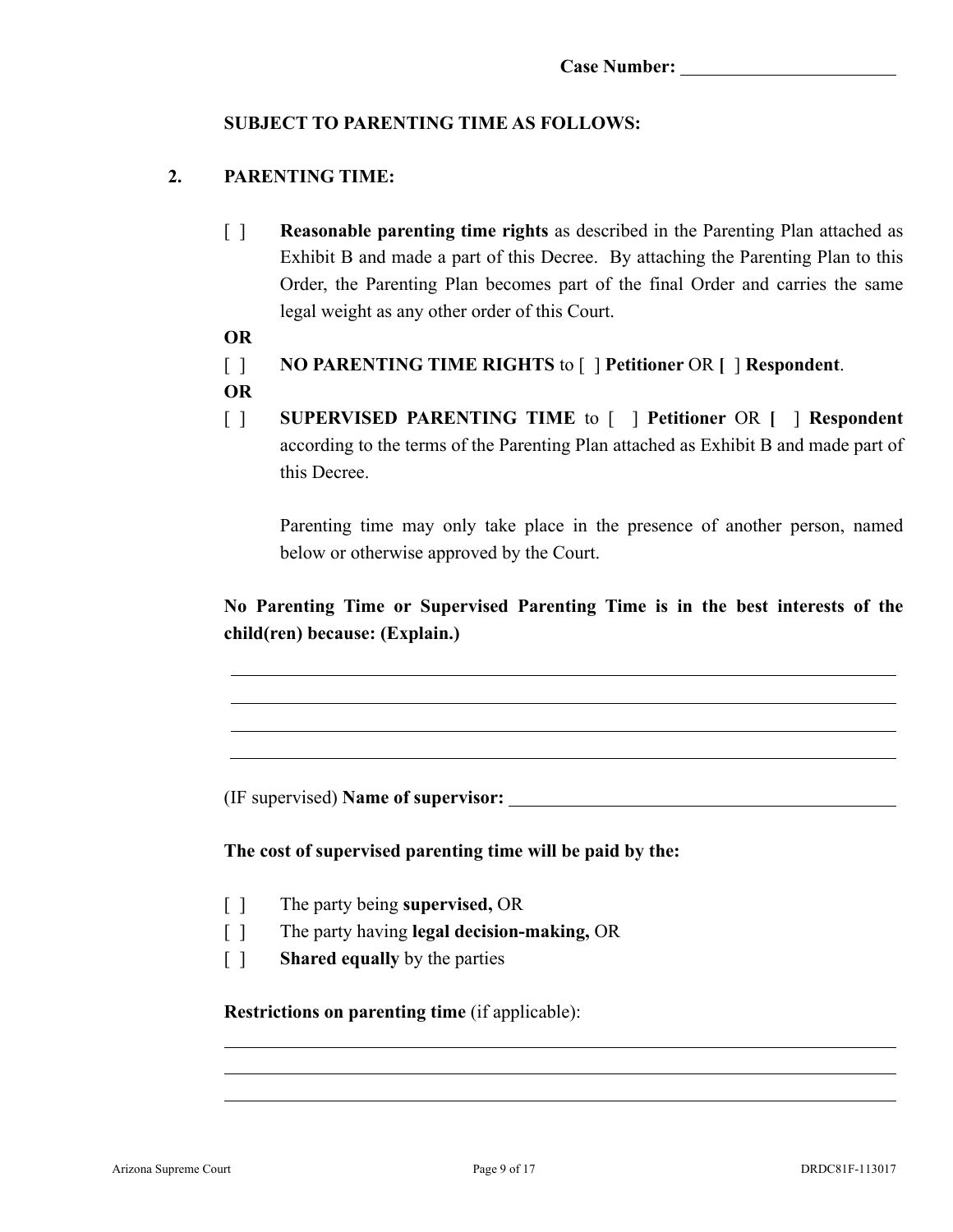# **3. AUTHORITY FOR LEGAL DECISION-MAKING (CUSTODY):**

**a.** [ ] **SOLE AUTHORITY CONCERNING LEGAL DECISION-MAKING**  for the minor children is awarded to:

## [ ] **Petitioner** OR [ ] **Respondent**

**OR**

**b. [ ] JOINT LEGAL DECISION-MAKING (JOINT CUSTODY):** Petitioner and Respondent agree to act as joint legal decision-makers regarding the minor child(ren) pursuant to A.R.S. §25-403, and as set forth in the Joint Legal Decision-Making (Custody) Agreement and Parenting Plan signed by both parties and attached to this Decree as *"Exhibit B."* There having been no significant acts of Domestic Violence by either parent, or the Court having found it in the best interests of the minor child(ren), the Court adopts the terms of the Joint Legal Decision-Making (Custody) Agreement and Parenting Plan, which is attached to and made part of this Decree.

## **F. CHILD SUPPORT:**

| The Child Support Order, dated |                            | is attached hereto and |  |
|--------------------------------|----------------------------|------------------------|--|
|                                | incorporated by reference. |                        |  |

**OR**

[ ] This Court **cannot make a legal order**, without personal service of the Petition for Dissolution with respect to issues of child support, or medical, dental and vision care insurance for the minor child(ren). The Court reserves jurisdiction to enter further orders at such time as the Court acquires personal jurisdiction over the responding party.

## **G. SPOUSAL MAINTENANCE/SUPPORT:**

- **1.** [ ] **Neither party** shall pay spousal maintenance/support (alimony) to the other party. **OR**
- **2. [ ] [ ] Petitioner** OR **[ ] Respondent** is ordered to pay the other party the sum of \$ FIRST DAY OF THE MONTH after this Decree is signed. Each payment shall be made by the first day of each month after that and shall continue until the receiving party is remarried or deceased or until (date)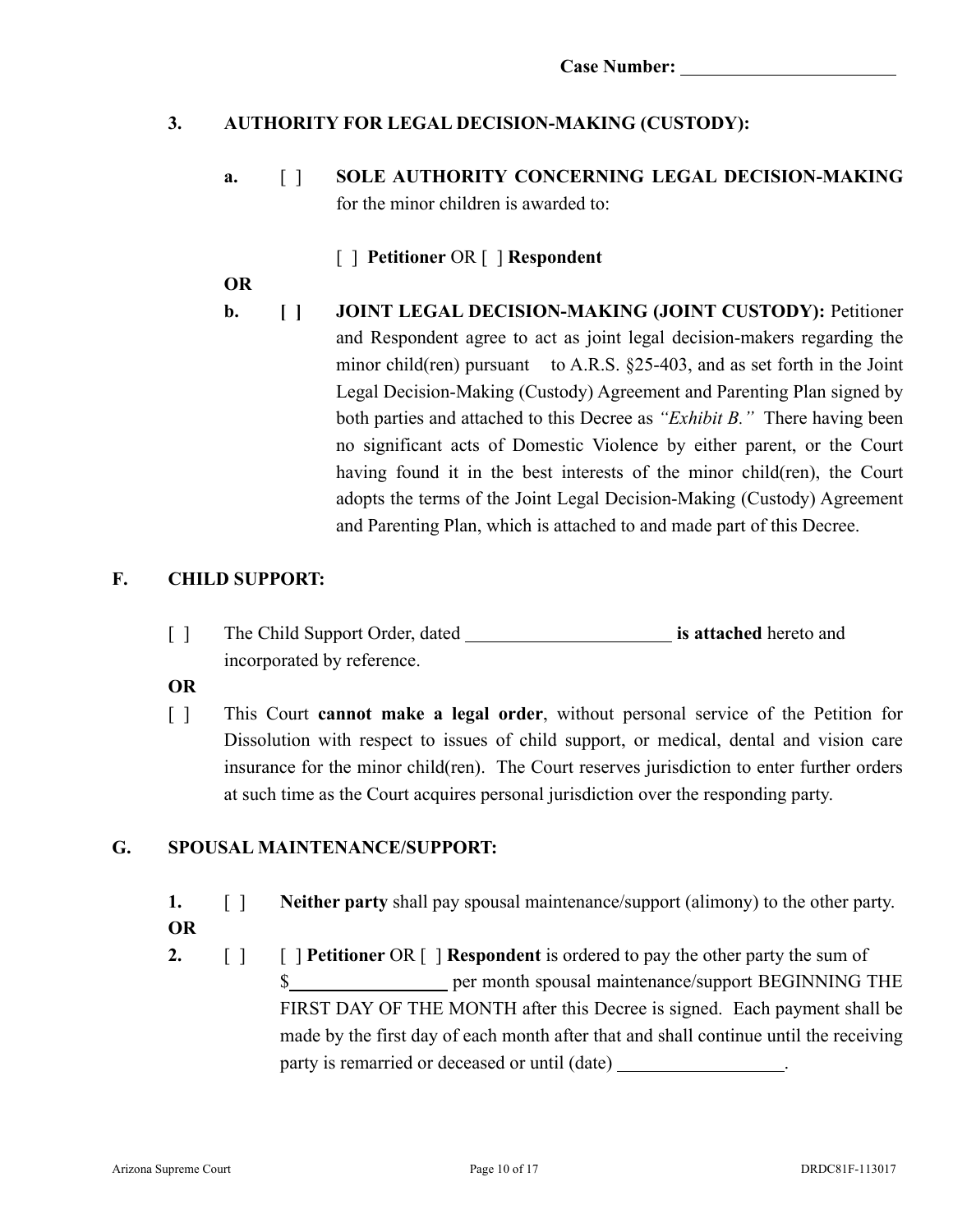All payments shall be made through the Support Payment Clearinghouse, PO Box 52107, Phoenix, Arizona 85072-7107 by income withholding order, until all required payments have been made under this Decree. Payments made shall be included in receiving spouse's taxable income and is tax deductible from the paying spouse's income as required by law. Spousal maintenance payments end if the receiving party is remarried or deceased.

## **H. PROPERTY, DEBTS, AND TAX RETURNS:**

.

- **1.** [ ] **Petitioner** is ordered to pay all debts unknown to Respondent, **AND**
	- [ ] **Respondent** is ordered to pay all debts unknown to Petitioner,
	- **AND**
	- [ ] **Each party** is ordered to pay his or her debts from the following date,
- **2.** [ ] Other orders and relief relating to **property or debt** are contained in Exhibit A, which is attached and incorporated into this Decree.
- **3. Each party** is assigned his or her **separate property** and Petitioner must pay his/her separate debt, and Respondent must pay his/her **separate debt.**
- **4.** [ ] **This Decree can be used as a transfer of title and can be recorded.** Parties shall sign all documents necessary to complete all transfer of title ordered in this Decree, such as motor vehicles, houses, and bank accounts. The parties shall transfer all real and personal property as described in Exhibit A to the other party on or before by 5:00 p.m.

If the party required to transfer the property has not transferred the property to the party entitled to receive the property on or before the date and time listed above, the party entitled to receive the property is entitled upon application to a Writ of Assistance or Writ of Execution to be issued by the Clerk of the Court commanding the sheriff to put him or her in possession of the property.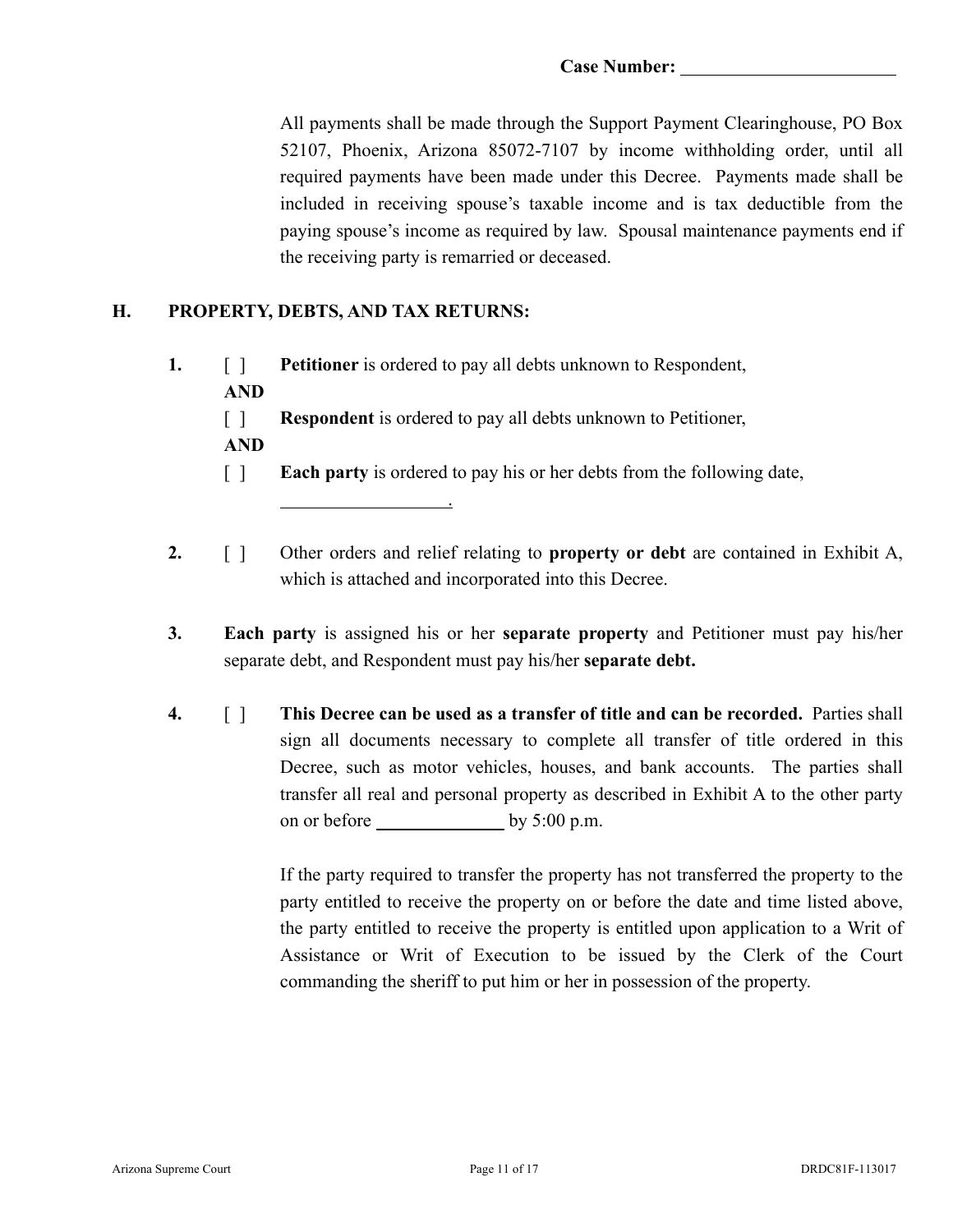- **5.** [ ] For **previous calendar years,** pursuant to IRS rules and regulations, the parties will file:
	- [ ] **joint federal and state income tax returns** and hold the other harmless from half of all additional income taxes and other costs, if any, and each will share equally in any refunds,

**OR**

- [ ] **separate federal and state income tax returns.**
- **AND**
- [ ] This **calendar year** and continuing thereafter, each party will file **separate federal and state income tax returns.**
- **I. OTHER ORDERS.** (List any other orders.)

**J. FINAL APPEALABLE ORDER.** Pursuant to Arizona Rules of Family Law Procedure, Rule 81, this final judgment/decree is settled, approved, and signed by the Court and shall be entered by the clerk.

**DONE IN OPEN COURT:** .

# **JUDGE OR COURT COMMISSIONER**

If this Decree was issued as a "Default," *and* the papers to begin this case were served by any means *other than* by publication, a copy of this Decree shall be mailed or delivered to the responding party within 24 hours of the Court hearing as follows:

| City, State, Zip Code: No. 2008. 2008. 2009. 2012. 2013. 2014. 2015. 2016. 2017. 2018. 2017. 2018. 2017. 2018. 2017. 2018. 2017. 2018. 2017. 2018. 2017. 2018. 2018. 2019. 2018. 2019. 2018. 2019. 2018. 2019. 2019. 2019. 201 |  |
|--------------------------------------------------------------------------------------------------------------------------------------------------------------------------------------------------------------------------------|--|
| By: $\overline{\phantom{a}}$                                                                                                                                                                                                   |  |
| Date:                                                                                                                                                                                                                          |  |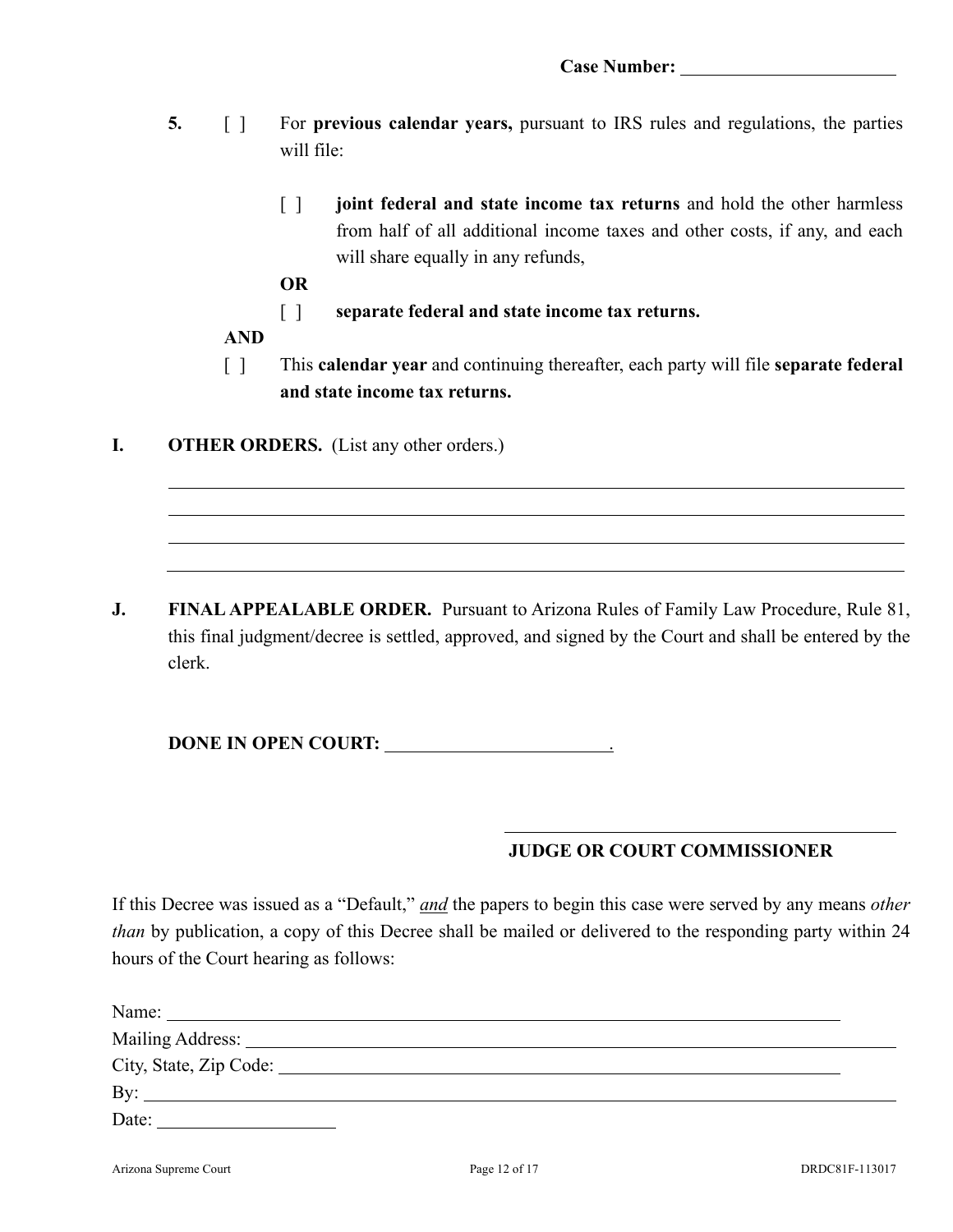# **EXHIBIT A: PROPERTY AND DEBTS** (See Instructions on Page 6.)

- **1. DIVISION OF COMMUNITY PROPERTY** (property acquired during the marriage)
	- [ ] Award each party the **personal property** in his/her possession.
	- [ ] **Community property** is awarded to each party as follows:

# **2. LIST OF COMMUNITY PROPERTY** (Be very specific in your description of the property.)

|                                              | <b>AWARD TO</b>                               |              |
|----------------------------------------------|-----------------------------------------------|--------------|
| <b>Household Furniture and Appliances</b>    | <b>Petitioner</b>                             | Respondent   |
|                                              | $\left[ \begin{array}{c} \end{array} \right]$ | $\lceil$ 1   |
|                                              | $\mathsf{L}$                                  |              |
|                                              |                                               |              |
|                                              |                                               |              |
|                                              |                                               |              |
|                                              |                                               |              |
|                                              |                                               |              |
|                                              | $\lceil$ $\rceil$                             | $\Box$       |
| Video: TV / DVD / DVR / VCR, etc.            |                                               |              |
|                                              | $\lceil$ 1                                    | $\lceil$ 1   |
|                                              |                                               |              |
|                                              |                                               |              |
|                                              | $\lceil$ 1                                    | $\mathsf{L}$ |
| Audio: Stereo/ Radio (Household or Portable) |                                               |              |
|                                              |                                               |              |
|                                              |                                               |              |
|                                              | $\Box$                                        |              |
|                                              | $\lceil$ 1                                    | $\perp$      |
| <b>Computers and Related Equipment</b>       |                                               |              |
|                                              | $\lceil$ 1                                    | $\lceil$ 1   |
|                                              |                                               |              |
|                                              |                                               |              |
|                                              |                                               |              |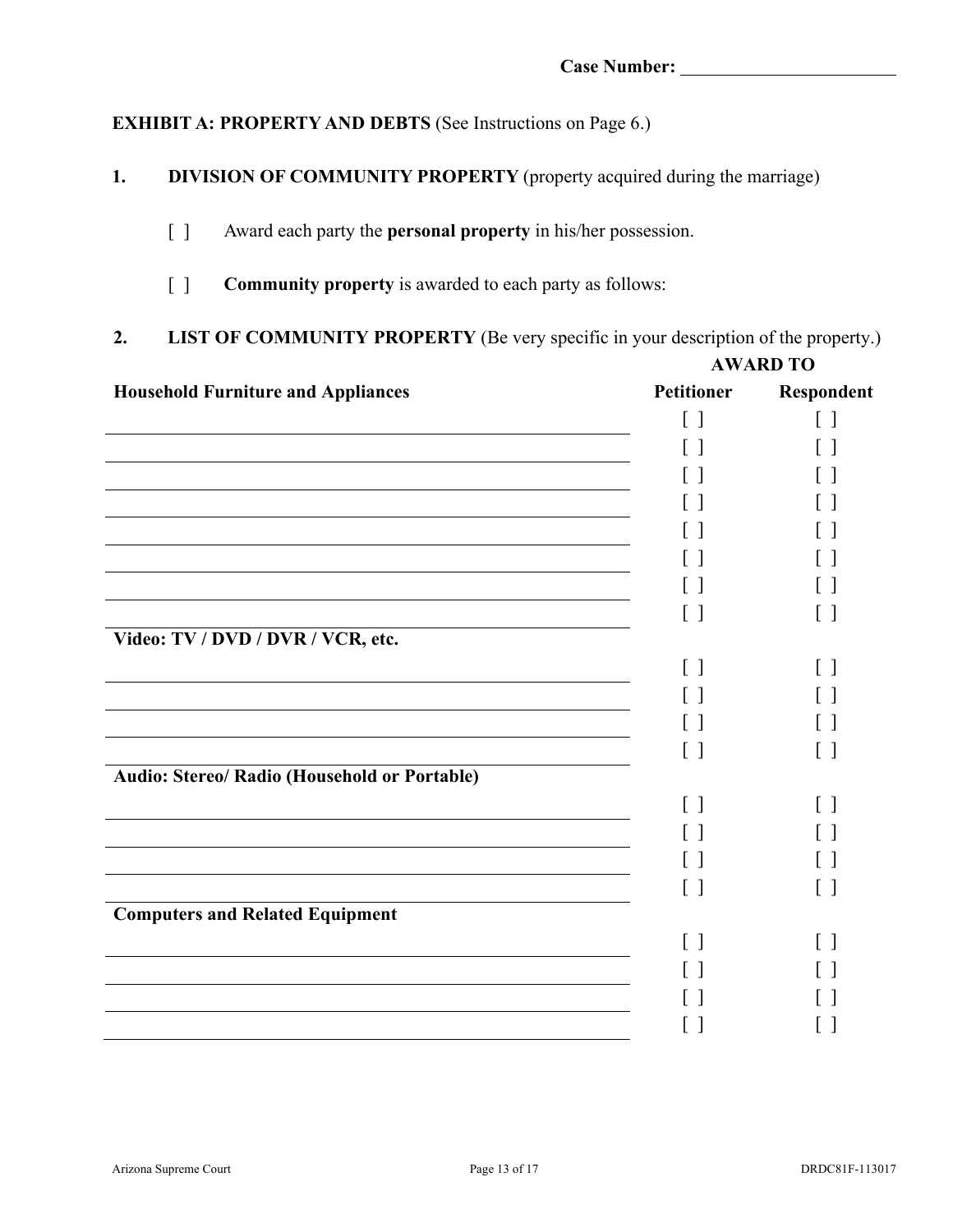| (Be specific) |                          |              | <b>AWARD TO</b>   |            |
|---------------|--------------------------|--------------|-------------------|------------|
|               | <b>Motor Vehicles</b>    |              | <b>Petitioner</b> | Respondent |
|               | 1. Model:                |              | [ ]               | []         |
|               | Make:                    |              |                   |            |
|               | Year:                    |              |                   |            |
|               | Last 4 digits of VIN $#$ |              |                   |            |
| 2.            | Model:                   |              | $[\ ]$            | $[\ ]$     |
|               | Make:                    |              |                   |            |
|               | Year:                    |              |                   |            |
|               | Last 4 digits of VIN $#$ |              |                   |            |
|               | 3. Model:                |              | $[ \ ]$           | $[\,\,]$   |
|               | Make:                    |              |                   |            |
|               | Year:                    |              |                   |            |
|               | Last 4 digits of VIN $#$ |              |                   |            |
|               | Cash, bonds of           | $\mathbb{S}$ | $[\ ]$            | [ ]        |
|               | Other: (specify)         |              |                   |            |
|               |                          |              |                   |            |
|               |                          |              |                   |            |
|               |                          |              |                   |            |
|               |                          |              |                   |            |
|               |                          |              |                   |            |

## **LIST OF COMMUNITY PROPERTY** – continued

[ ] Continues on attached page(s).

## **3. DIVISION OF RETIREMENT, PENSION, DEFERRED COMPENSATION**

**WARNING.** You should see a lawyer about your retirement, pension, deferred compensation, 401k plans and/or benefits. If you do not see a lawyer regarding these assets, you risk losing any interest you have in these plans and/or benefits. There are certain documents the plan administrator must have. Only a lawyer can help you prepare these documents.

[ ] **Neither party has** a retirement, pension, deferred compensation, 401K Plan and/or benefits.

**OR**

[ ] **Award each party his/her interest** in any and all retirement benefits, pension plans, or other deferred compensation described as:

 $\overline{a}$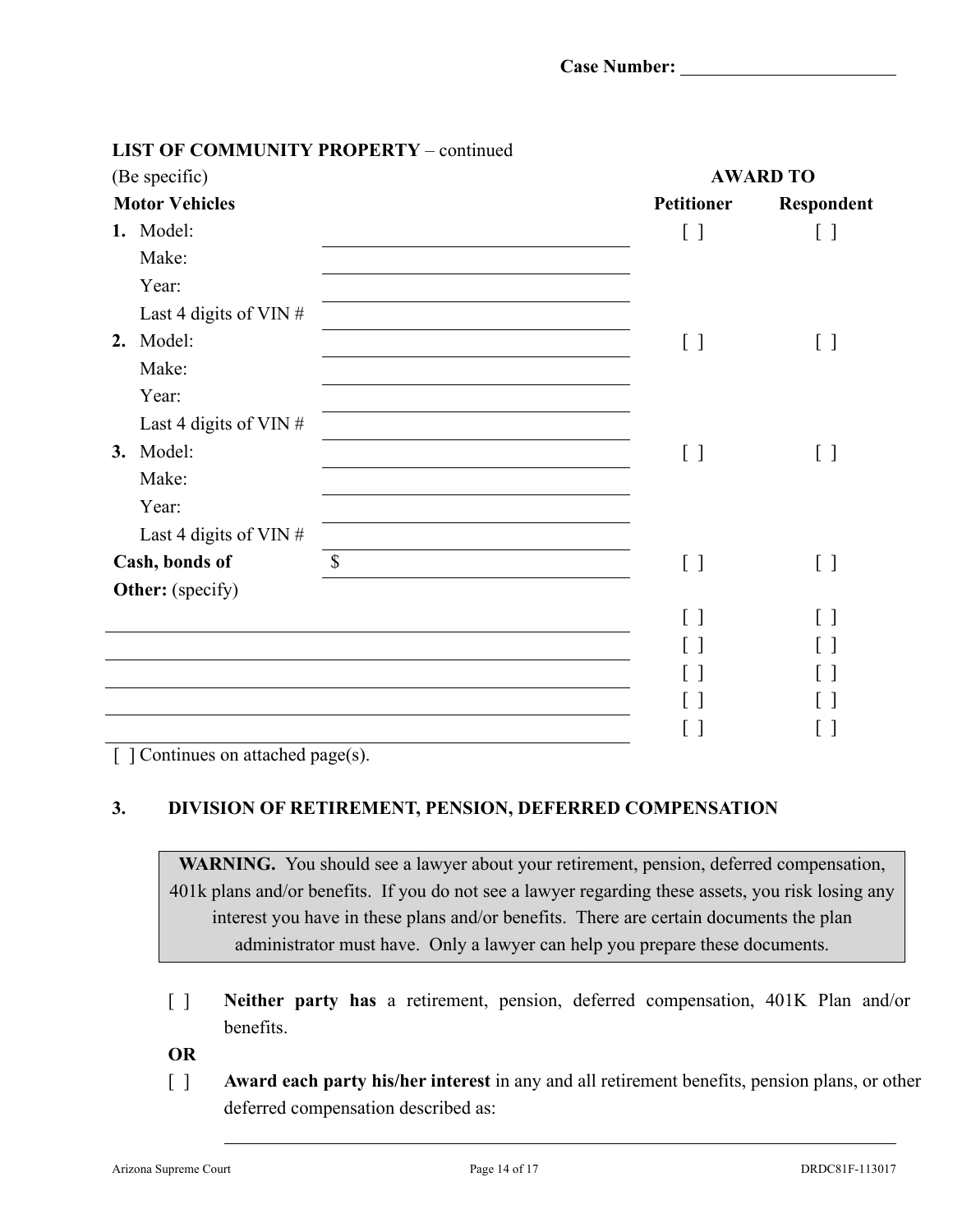**OR**

- [ ] **Each party WAIVES AND GIVES UP** his/her interest in any and all retirement benefits, pension plans, or other deferred compensation of the other party:
- **4. DIVISION OF REAL PROPERTY** (Land and Buildings) Section A is for one piece of property. Section B is for another, separate property.
	- **A. Real property located at (address): The** *legal description* **of this property,** *as quoted from the DEED to the property\* is:*

\* If you do not provide a correct legal description, you may have to come back to court to amend the Decree to include the correct legal description.

[ ] The real property ("A") described above is **awarded as the sole and separate property of: [** ] **Petitioner or [ ] Respondent**

**OR**

- [ ] **Shall be sold** and the proceeds divided as follows:
	- $\frac{1}{20}$  or \$ to Petitioner.

 $%$  or  $\$  to Respondent.

**B. Real property located at (address): The** *legal description* **of this property,** *as quoted from the DEED to the property\* is:*

\* If you do not provide a correct legal description, you may have to come back to court to amend the Decree to include the correct legal description.

[ ] The real property ("B") described above is **awarded as the sole and separate property of: [** ] **Petitioner or [ ] Respondent**

**OR**

- [ ] **Shall be sold** and the proceeds divided as follows:
	- **Example 3** or \$

 $\%$  or  $\$$  to Respondent.

[  $\vert$  Continues on attached page.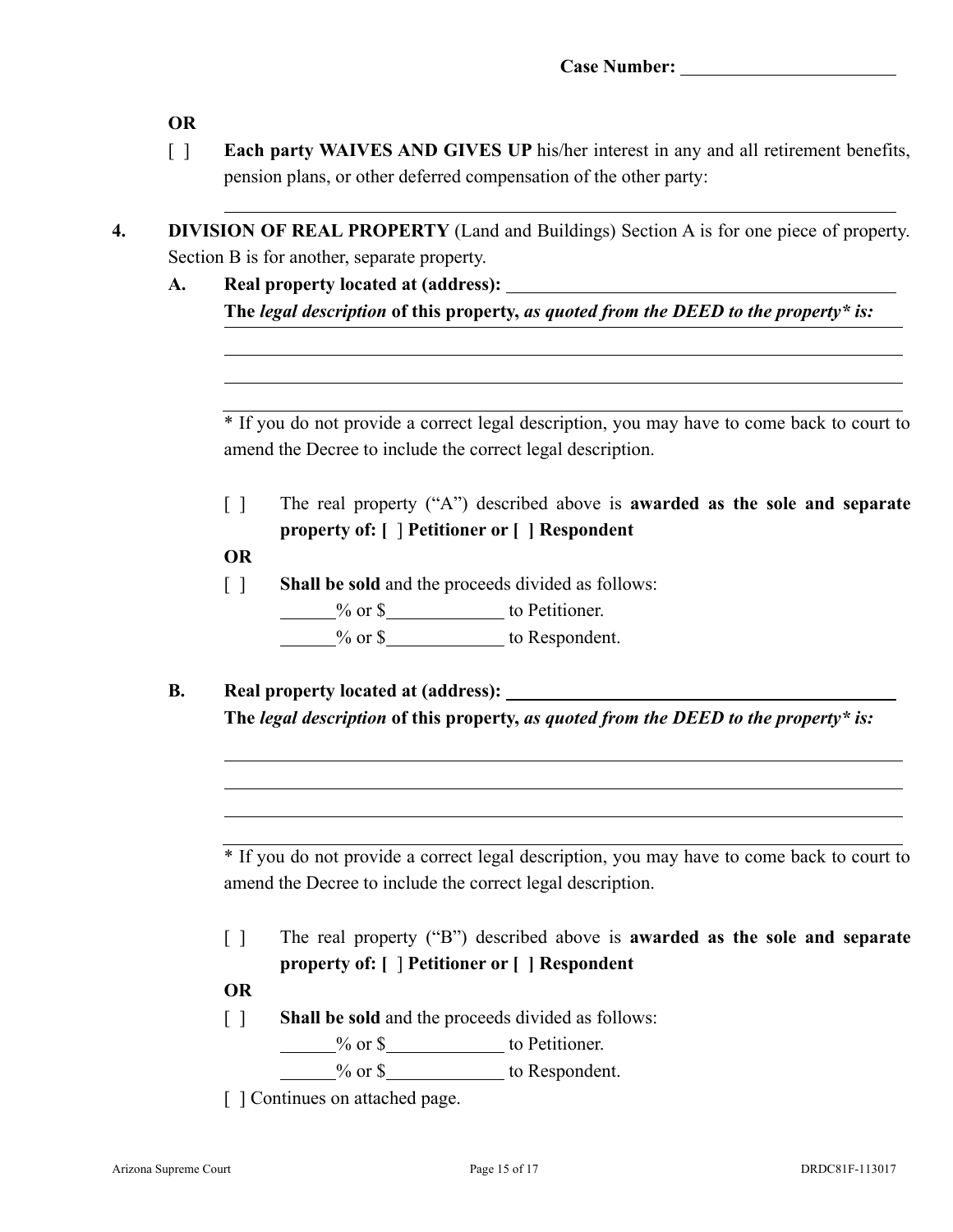**5. DIVISION OF COMMUNITY DEBT** (Debts incurred during the marriage) (You should see a lawyer about how to divide secured and unsecured debts.)

|                      |                    | Amount to be paid by |            |
|----------------------|--------------------|----------------------|------------|
| <b>Creditor Name</b> | <b>Amount Owed</b> | <b>Petitioner</b>    | Respondent |
| a.                   |                    |                      |            |
| $\mathbf b$ .        |                    |                      |            |
| c.                   |                    |                      |            |
| d.                   |                    |                      |            |
| e.                   |                    |                      |            |
|                      |                    |                      |            |
| g.                   |                    |                      |            |
| h.                   |                    |                      |            |

#### **Community debts shall be divided as follows:**

[ ] Continues on attached page.

- **6.** [ ] Any debts or obligations incurred by either party before the date of separation, that are not identified in the list above or attached, shall be paid by the party who incurred the debt or obligation and that party shall indemnify and hold the other party harmless from such debts.
- **7. SEPARATE PROPERTY.** (Property acquired before the marriage, or by gift or bequest to one party.)

Property recognized as the separate property of the Petitioner or Respondent, is assigned below:

| <b>Description</b> | Value | Petitioner | Respondent |
|--------------------|-------|------------|------------|
|                    | ¢     |            |            |
|                    | Φ     |            |            |
|                    | Φ     |            |            |
|                    | Φ     |            |            |

[  $\sqrt{\frac{2}{n}}$ ] Continued on attached page.